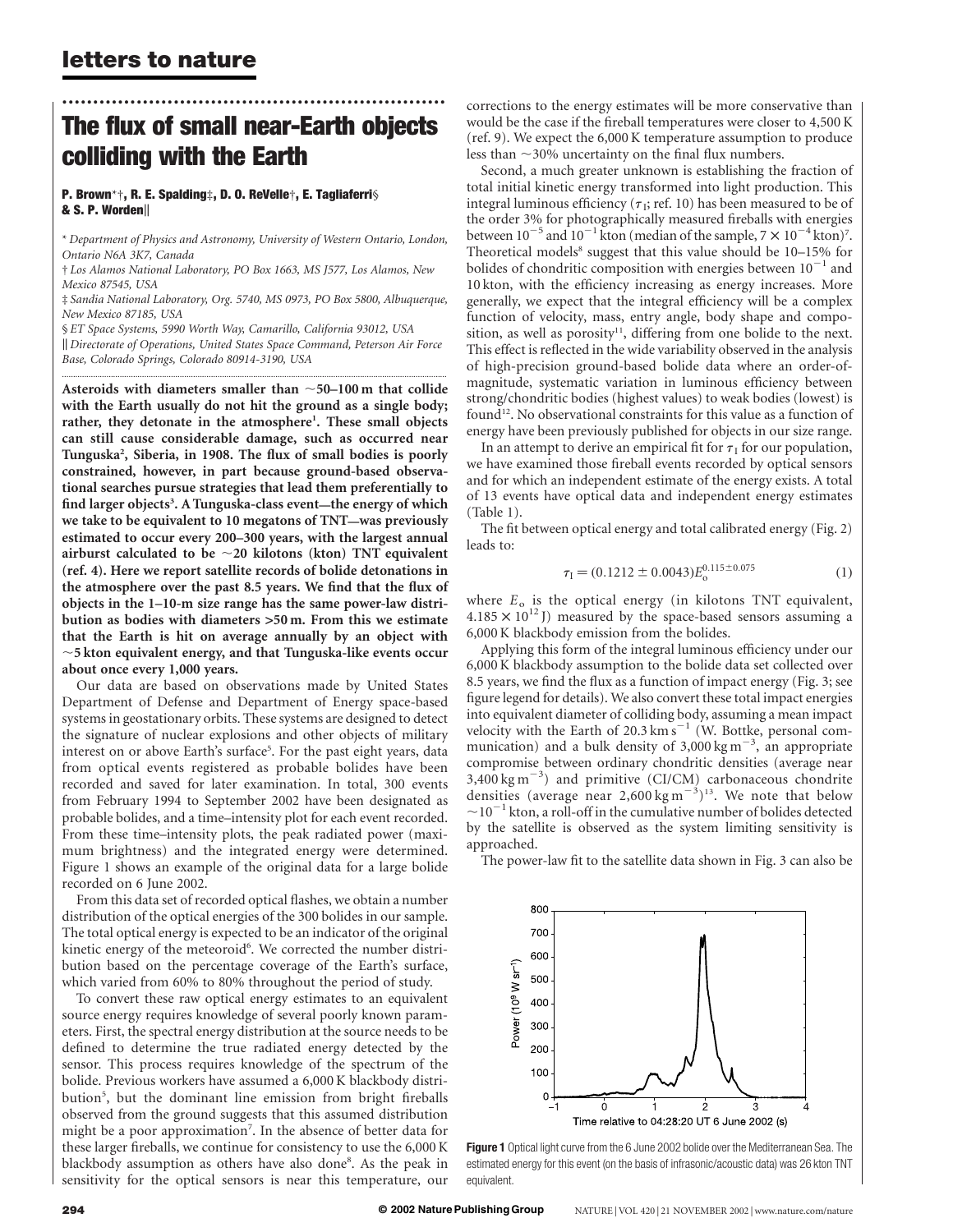## letters to nature

| Details of calibrated bolides shown in Fig. 2<br>Table 1 |           |                        |                       |                          |                                              |
|----------------------------------------------------------|-----------|------------------------|-----------------------|--------------------------|----------------------------------------------|
| Bolide date                                              | Time (uт) | Location (lat., long.) | Optical energy (kton) | Calibrated energy (kton) | Calibration method*                          |
| 25/7/02                                                  | 15:58     | 29° S. 47° E           | 0.060                 | $0.60 \pm 0.20$          | Infrasound                                   |
| 6/6/02                                                   | 04:28     | 34°N. 21°E             | 0.908                 | $25.77 \pm 2.16$         | Infrasound                                   |
| 9/3/02                                                   | 01:20     | 7°N. 147°W             | 0.053                 | $1.05 \pm 0.79$          | Infrasound                                   |
| 23/4/01                                                  | 06:12     | 28°N. 134°W            | 1.100                 | $0.63 \pm 0.33$          | Infrasound                                   |
| 25/8/00                                                  | 01:12     | 15°N. 106°W            | 0.337                 | $2.35 \pm 1.24$          | Infrasound                                   |
| 6/5/00                                                   | 11:52     | 50°N. 18°E             | 0.006                 | $0.09 \pm 0.04$          | Infrasound/meteorites <sup>22</sup>          |
| 18/2/00                                                  | 09:26     | 1°S. 109°E             | 0.860                 | $3.89 \pm 0.73$          | Infrasound                                   |
| 18/1/00                                                  | 16:43     | 60°N. 135°W            | 0.263                 | 1.66 ± 0.70              | Infrasound/velocity/meteorites <sup>23</sup> |
| 16/8/99                                                  | 05:18     | 35°N. 107°W            | 0.009                 | $0.18 \pm 0.03$          | Infrasound                                   |
| 9/10/97                                                  | 18:47     | 32°N. 106°W            | 0.045                 | 0.29                     | Infrac                                       |
| 15/6/94                                                  | 00:03     | 46°N. 73°W             | 0.003                 | $0.03 \pm 0.01$          | Meteorites/velocity <sup>25</sup>            |
| 7/5/91                                                   | 23:04     | 50°N. 15°E             | 0.012                 | 0.19                     | Photos/spectra/velocity <sup>26</sup>        |
|                                                          |           |                        | <u>N UUU U</u>        | N N 164                  | Photos/velocitv <sup>9</sup>                 |

\*Calibration methods include: 'infrasound', infrasound energy derived from period at maximum amplitude<sup>20</sup>; 'meteorites', recovery mass estimate from cosmogenic nuclides; 'velocity', entry velocity and trajectory known; 'photos', multi-station photos of fireball; and 'spectra', spectral records of fireball. The final row of data represents the median values of the fireball events given in ref. 8.

represented by an equation of the form

$$
\log N = a_0 - b_0 \log E \tag{2}
$$

where  $N$  is the cumulative number of objects colliding with the Earth each year with energies of  $E$  (in kilotons) or greater; in this representation,  $a_0 = 0.5677 \pm 0.015$ , and  $b_0 = 0.90 \pm 0.03$ . We may recast this in terms of diameter of the colliding body using our assumptions above as:

$$
\log N = c_0 - d_0 \log D \tag{3}
$$

where D is the meteoroid diameter in metres,  $c_0 = 1.568 \pm 0.03$ , and  $d_0 = 2.70 \pm 0.08$ .

Comparing our result to debiased Lincoln Near Earth Asteroid Research (LINEAR) measurements<sup>14</sup> as shown in Fig. 3, we see that



Figure 2 Bolide energy calibrations. These are based on simultaneous observations by optical sensors (or equivalent) and energy estimated from another technique. The optical energy estimates are made assuming a 6,000 K blackbody. Open circles, events that have also been detected infrasonic/acoustically and for which a source energy was computed using the calibrated relation between energy and period at maximum signal amplitude<sup>20</sup>. Only events with periods greater than two seconds were used, to avoid issues of Doppler wind changes at small signal periods. Filled circles, events that have higher-precision source energy calibrations owing to recovery of meteorites and/or availability of information on atmospheric velocity—see Table 1 for details. The filled square represents the 23 April 2001 fireball event, which is particularly unusual<sup>27</sup> and was excluded from our analysis. The upper solid line shows the fit to the data represented by open and filled circles. The lower, thicker, solid line represents objects with integral luminous efficiencies of 100%; that is, those bodies to the right of this curve are unphysical within the context of our assumptions.

our power-law determination is in good agreement (within error) with the flux values estimated based on the small number ( $\sim$ 30) of tens-of-metres class LINEAR discoveries. Influx estimates based on lunar crater<sup>15</sup> counts extend down to meteoroids of several metres



Figure 3 The flux of small near-Earth objects colliding with the Earth, for diameters less than 200 m. Filled circles, the satellite-determined flux based on 8.5 years of global observations (this work). The black best-fit line represents data for objects in excess of  $\sim$ 1 m in diameter where optical sensor data are most complete. Error bars represent counting statistics only. The thick black lines above and below the satellite flux represent the extreme limits, assuming integral luminous efficiencies for the entire population of 5% (top line) and 20% (bottom line). On the basis of the fit in Fig. 2 over our energy range of interest,  $\tau_1$  varies from 6% to 15%. From ground-truth calibrations and the analysis summarized in Fig. 2, we adopt 5% and 20% as the extreme probable limits for the average integral luminous efficiencies over the energy range represented by the lines. For comparison, we plot debiased estimates of the near-Earth asteroid impact frequency based on telescopic search data for smaller LINEAR discoveries (upward red triangles)<sup>14</sup> and larger LINEAR discoveries<sup>28</sup> (pink diamonds), Near-Earth Asteroid Tracking (NEAT) (filled squares) and Spacewatch (blue squares)<sup>17</sup> surveys, where diameters are determined assuming an albedo of 0.1. LINEAR values at the smaller sizes are normalized to the larger LINEAR discoveries<sup>28</sup>. Energy for telescopic data is computed assuming a mean bulk density of 3,000 kg m $^{-3}$  and an average impact velocity of 20.3 km s $^{-1}$ . The intrinsic impact frequency for these telescopic data was found by computing the average probability of impact for the 1,000 largest known near-Earth asteroids, and using this frequency (2  $\times$  10<sup>-9</sup> yr<sup>-1</sup>) as the average for the entire population<sup>14</sup>. As well, the infrasonic/acoustically measured bolide flux (downward dark green triangles)<sup>19</sup> and lunar crater counts assuming a geometric albedo of 0.25 (solid green line)<sup>15</sup> are shown.